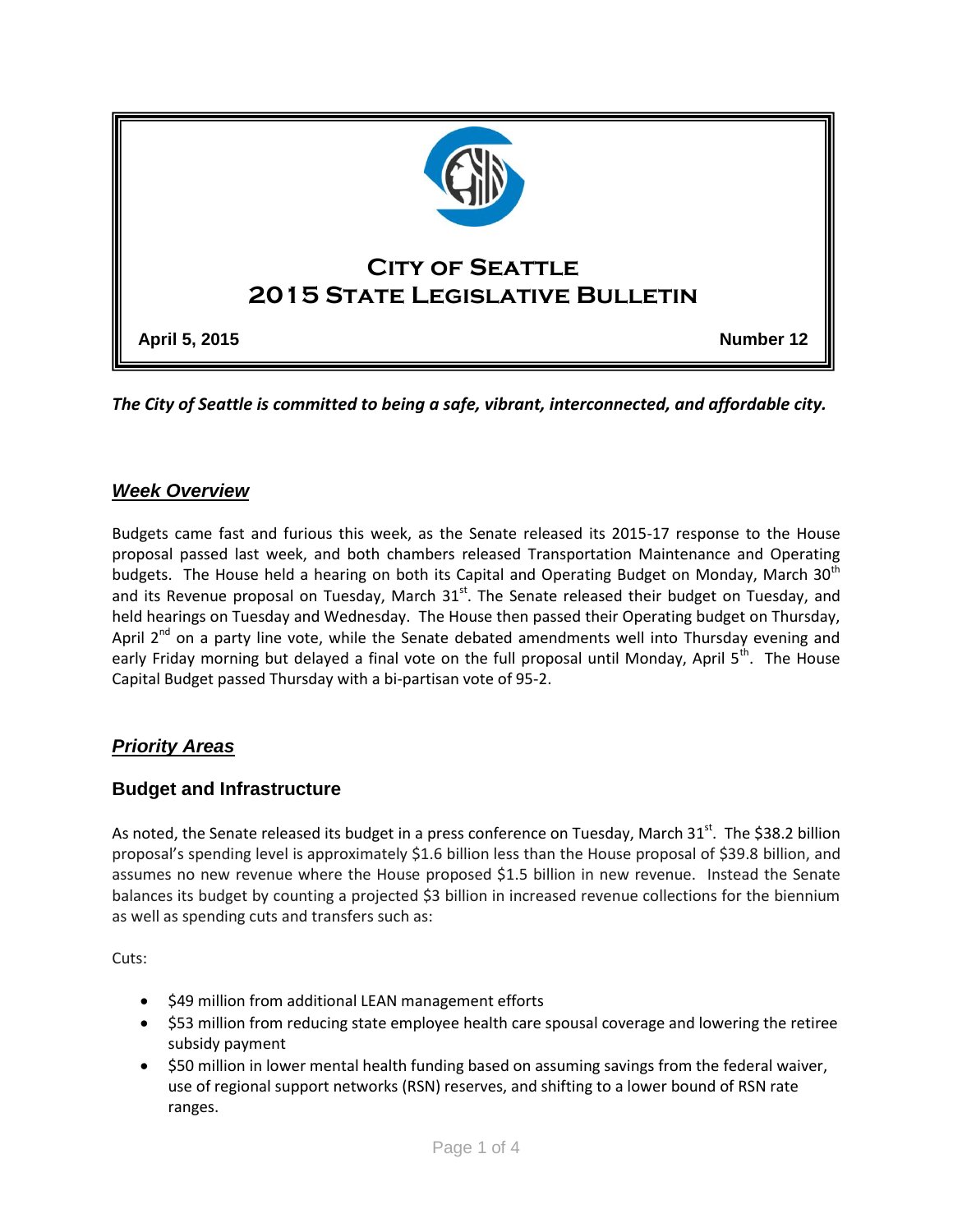Transfers:

- \$200 million from the Public Work Assistance Account
- $\bullet$  \$67 million from the Life Science Discovery Fund
- \$29 million from redirecting health premium resources from the Health Benefit Exchange
- S24 million from maintaining liquor excise tax distributions to local governments at current levels

In addition, the Senate assumes \$325 million from increased marijuana excise tax revenue which is dedicated primarily to an Education Legacy Account.

# **Capital Budget**

The proposed \$2.17 billion House Capital Budget was passed on Thursday with a bipartisan vote of 96-2. [HB 1115](http://app.leg.wa.gov/billinfo/summary.aspx?bill=1115&year=2015) provides nearly \$3.8 billion in new appropriations for state grants. Funding is derived from state general obligation bonds and \$1.6 billion from other funds. The proposal includes \$80 million for affordable housing units, \$60 million for Western & Eastern State mental health hospitals, and \$11 million for local mental health beds. It also includes \$690 million for public school construction. However, the Superintendent of Public Instruction voiced [concerns](http://content.govdelivery.com/accounts/WAOSPI/bulletins/fbc4f3) at the hearing that this was not enough funding to build the needed 5,700 classrooms to meet all-day kindergarten needs. The Senate plans to unveil their capital budget proposal next week.

# **Education**

Senate budget leaders highlighted the policy and fiscal enhancements they made in their proposal, including adding \$1.3 billion to K-12 funding this cycle. This amount includes funding for reducing K-3 classroom sizes, establishing all-day Kindergarten, and Maintenance, Operations and Supplies. Other highlights of education funding include:

- \$95 million to fund the Early Start Act programs
- Reductions in resident undergraduate tuition operating fees to a percentage of the state average wage
- \$20 million to support STEM bachelor degree programs
- \$22 million in Opportunity Scholarships

# **Safety Net, Housing and Health Care**

The House budget proposes \$90 million in mental health funding increases to increase bed capacity and community placement. It also appears that the Senate reduces or makes no increases to current levels of funding for TANF, HEN and ABD programs. Other highlights include:

- $\bullet$  \$13.9 million for Chemical Dependency caseloads and rates
- **\$5 million for Extended Foster Care**
- \$10 million for AAA Medicaid Case Management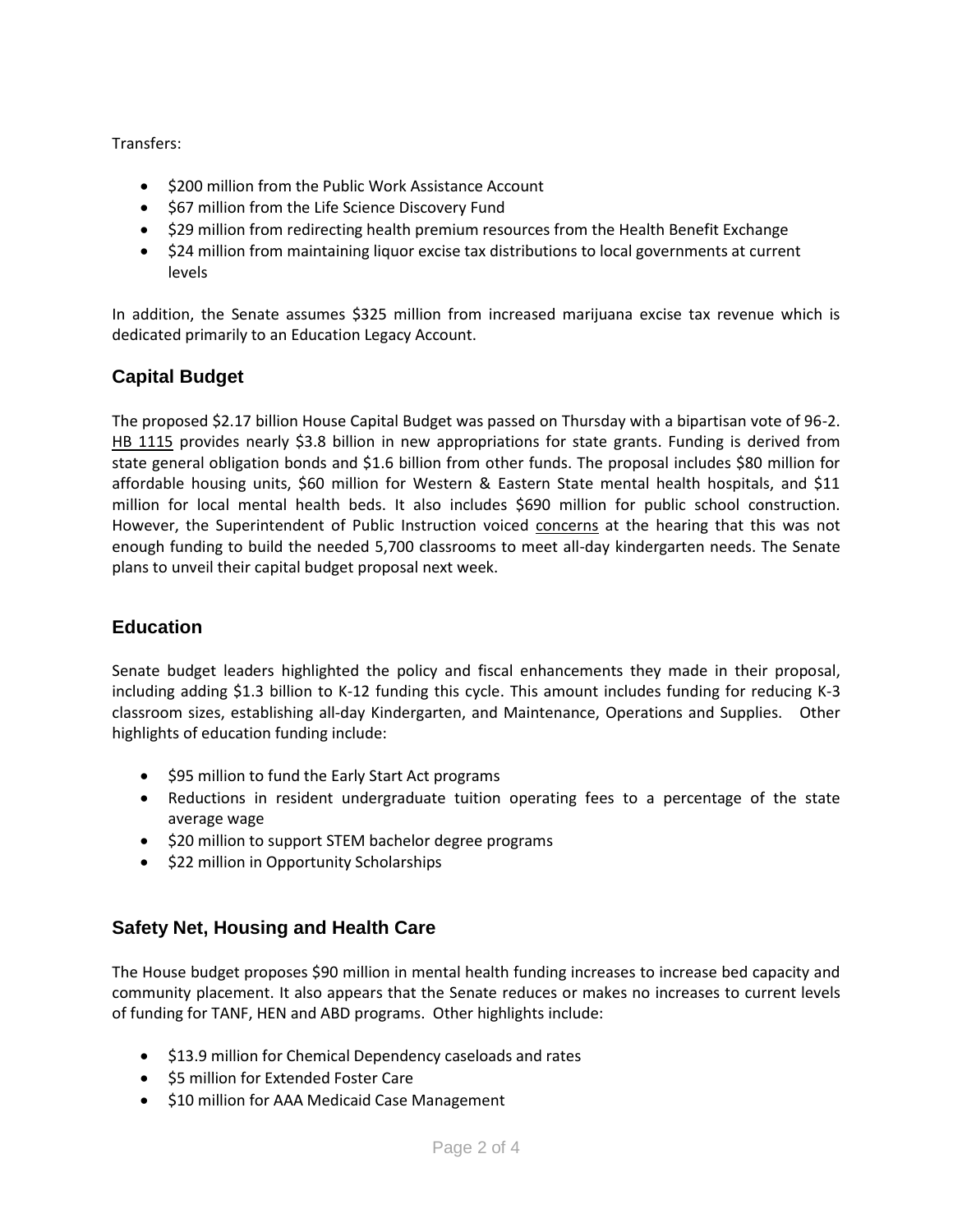• \$434 thousand to establish the Office of Homeless Prevention

[ESHB 1745](http://app.leg.wa.gov/billinfo/summary.aspx?bill=1745&year=2015), Rep. Luis Moscoso's (D) Voting Rights Act legislation was voted out of the Senate Government Operations and Security Committee on Monday March 30<sup>th</sup> and sent to Rules.

[SHB 1223](http://apps.leg.wa.gov/billinfo/summary.aspx?bill=1223&year=2015), Rep. Larry Springer's (D) bill allowing the use of lodging taxes for workforce housing, passed out of the Senate Human Services Committee on Tuesday, March 31st.

Several bills of importance to the City failed to make the March  $31<sup>st</sup>$  deadline to move out of committee, including Rep. Jessyn Farrell's (D) bill increasing the minimum wage to \$12, [HB 1355](http://app.leg.wa.gov/billinfo/summary.aspx?bill=1355&year=2015); Rep. Laurie Jinkins' (D) bill granting paid sick leave for all employees, [HB 1356](http://app.leg.wa.gov/billinfo/summary.aspx?bill=1356&year=2015); and Rep. Tana Senn's (D) pay equity bill, HB [1646.](http://app.leg.wa.gov/billinfo/summary.aspx?bill=1646&year=2015) All three bills were heard on March  $30<sup>th</sup>$  in the Senate Commerce & Labor Committee, but were not exec'd.

[HB 1553,](http://apps.leg.wa.gov/billinfo/summary.aspx?bill=1553&year=2015) Rep. Brady Walkinshaw's Certificate of Restoration Bill to provide assistance to previously incarcerated individuals seeking employment opportunities, also failed to move prior to the deadline.

#### **Environment**

The Senate budget includes \$5.9 million to fund [SB 5057](http://app.leg.wa.gov/billinfo/summary.aspx?year=2015&bill=5057), Sen. Dan Ericksen's (R) bill related to hazardous materials transportation. The bill is in the House Appropriations Committee.

Unlike the House, the Senate did not provide funding for LiDAR data collection, which helps assess risks of geological hazards such as landslides, earthquakes and tsunamis.

### **Transportation**

Both Chambers held hearings on their respective Transportation "state law" maintenance and operating budgets for the 2015-17 biennium on Wednesday, April  $1<sup>st</sup>$ . Both budgets made only modest maintenance level appropriations.

[SB 5550,](http://apps.leg.wa.gov/billinfo/summary.aspx?bill=5550&year=2015) the TNC regulatory bill, was heard and passed out of the House Business and Finance Committee on Tuesday, March  $31<sup>st</sup>$ . The substitute bill has been narrowed to focus only on insurance regulations and requirements. Testimony on the bill again centered on creating level playing fields for TNC's and taxis and other for-hire vehicles.

### **Public Safety**

#### **Marijuana**

The House Appropriations committee passed [HB 2136](http://app.leg.wa.gov/billinfo/summary.aspx?bill=2136&year=2015), Rep. Reuven Carlyle's omnibus recreational marijuana bill on Tuesday, March 31<sup>st</sup>. It was referred to Rules. Action on 2136 and [SB 5052,](http://apps.leg.wa.gov/billinfo/summary.aspx?bill=5052&year=2015) Sen. Ann Rivers' (R) medical marijuana bill, is expected sometime next week.

As noted above the Senate budget proposal assumes \$325 million in new marijuana revenue. This new revenue is directed, through [SB 6062](http://apps.leg.wa.gov/billinfo/summary.aspx?bill=6062&year=2015) by Sen. Andy Hill (R), to a dedicated Education Legacy Account,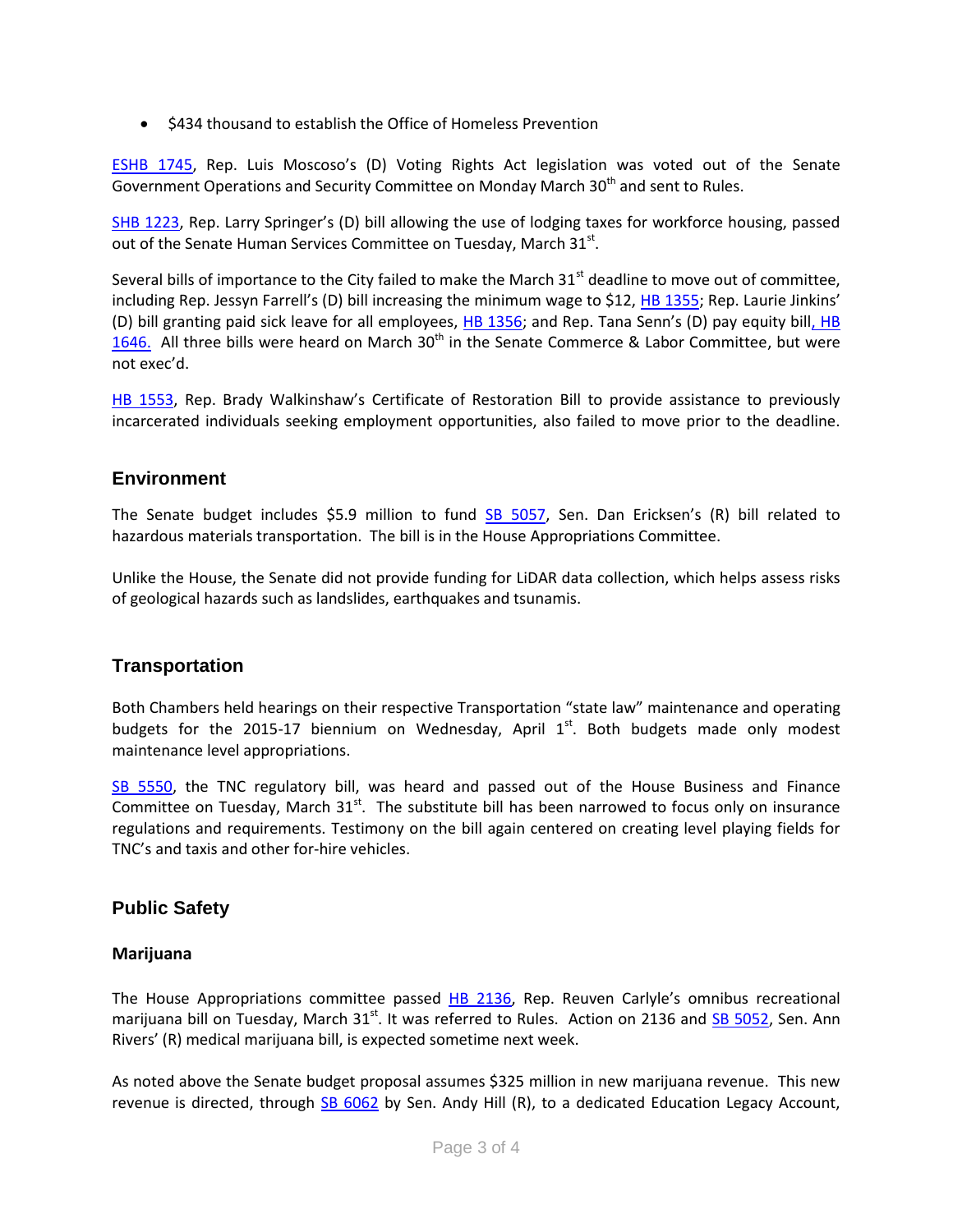with the exception of \$6 million per year which would be shared with local jurisdictions. During the floor debate, SB 6062 was amended to allow revenues to be shared with jurisdictions which ban sales of marijuana, something not allowed under HB 2136.

Tuesday, March  $31<sup>st</sup>$ , the Senate Law & Justice Committee passed [PSHB 1068](http://app.leg.wa.gov/billinfo/summary.aspx?bill=1068&year=2015) addressing rape kit processing and [PSHB 1069](http://app.leg.wa.gov/billinfo/summary.aspx?bill=1069&year=2015) establishing DNA evidence guidelines, both proposed by Rep. Tina Orwall (D). PSHB 1068 has been referred to Ways & Means and is scheduled for a hearing on April  $6<sup>th</sup>$ . The Senate Law and Justice committee also passed [HB 2033,](http://apps.leg.wa.gov/billinfo/summary.aspx?bill=2033&year=2015) by Rep. Roger Goodman (D), which will extend the time for which Sexual Assault Protective Orders may be issued (currently, they can only be issued for up to 2 years), and removes barriers to reissuance. HB 2033 has been referred to the Senate Rules Committee.

Passing out of the Senate unanimously, SSSB 5105, sponsored by Sen Mike Padden (R), aimed at creating more stringent DUI laws (making the fourth offense a felony) will head to the House.

### **Other**

[ESHB 1980,](http://app.leg.wa.gov/billinfo/summary.aspx?year=2015&bill=1980) implementing the recommendations of the Sunshine Committee, which included allowing exemptions of certain information to Enhanced 911, passed out of Senate Government Operations on Monday, March 30<sup>th</sup>. The bill was sponsored by Rep. Larry Springer (D).

# *Looking Ahead*

Another deadline looms as all fiscal bills must be out of committee by Tuesday, April  $7<sup>th</sup>$ . Meanwhile, the Senate is expected to complete voting on its budget on Monday and then negotiations with the House will begin.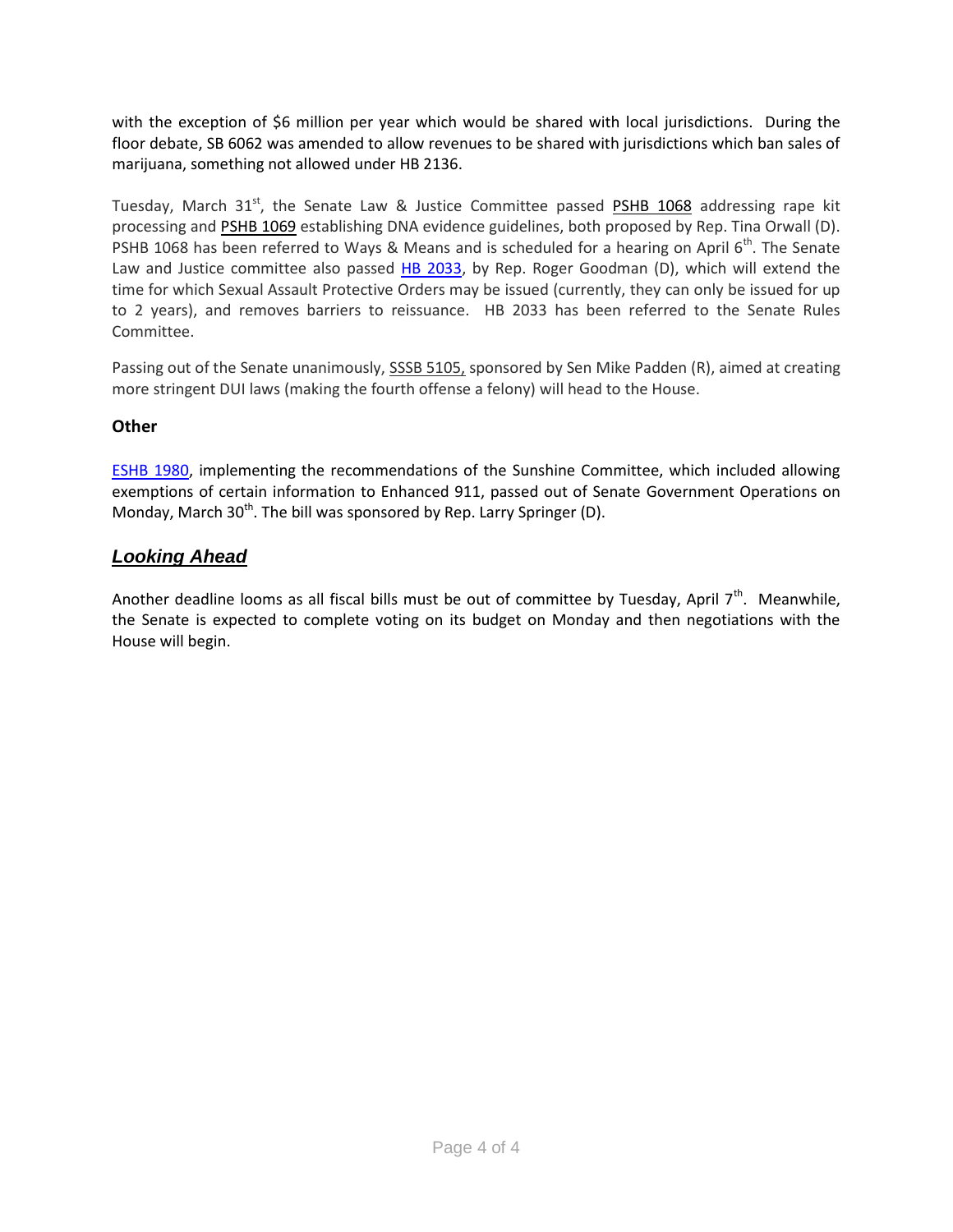| Bill #                            | <b>Abbrev. Title</b>            | <b>Short Description</b>                                                                                                                                                           | <b>Status</b>                                                                           | Sponsor    |
|-----------------------------------|---------------------------------|------------------------------------------------------------------------------------------------------------------------------------------------------------------------------------|-----------------------------------------------------------------------------------------|------------|
| <b>SHB 1068</b><br>(SB 5225)      | Sexual assault exam<br>kits     | Concerning sexual assault examination kits.                                                                                                                                        | Public Hearing in Ways &<br>Means (Senate) on $4/6$ @<br>10:00am                        | Orwall     |
| <b>ESHB 1093</b>                  | Unmanned aircraft               | Concerning unmanned aircraft.                                                                                                                                                      | SRules 2 - Passed to Rules<br>Committee for second reading.                             | Morris     |
| <b>SHB 1223</b>                   | Lodging tx/workforce<br>housing | Allowing the use of lodging taxes for financing workforce housing.                                                                                                                 | SRules 2 - Passed to Rules<br>Committee for second reading.                             | Springer   |
| <b>SHB 1240</b><br>(SB 5908)      | Student restraint,<br>isolation | Concerning restraint or isolation of students, including students<br>with disabilities, in public schools.                                                                         | SRules 2 - On motion, referred<br>to Rules.                                             | Pollet     |
| <b>E2SHB 1276</b>                 | Impaired driving                | Concerning impaired driving.                                                                                                                                                       | Public Hearing in Ways &<br>Means (Senate) on 4/6 @<br>10:00am                          | Klippert   |
| <b>HB 1389</b><br>(SB 5181)       | State fire<br>service/disasters | Addressing the scope of state fire service mobilization and<br>ensuring compliance with existing state and federal disaster<br>response policies.                                  | SWays & Means - Referred to<br>Ways & Means.                                            | Goodman    |
| <b>ESHB 1417</b><br>(ESSB 5048)   | Water-sewer districts           | Subjecting a resolution or ordinance adopted by the legislative<br>body of a city or town to assume a water-sewer district to a<br>referendum.                                     | SRules 2 - Passed to Rules<br>Committee for second reading.                             | Takko      |
| <b>ESHB 1448</b><br>(SB 5781)     | Suicide threats,<br>response to | Providing procedures for responding to reports of threatened or<br>attempted suicide.                                                                                              | SRules 2 - Passed to Rules<br>Committee for second reading.                             | Riccelli   |
| <b>ESHB 1449</b><br>(SB 5087)     | Oil transportation<br>safety    | Concerning oil transportation safety.                                                                                                                                              | SWays & Means - Referred to<br>Ways & Means. Not yet<br>scheduled for a public hearing. | Farrell    |
| <b>E2SHB 1472</b><br>(SB 5406)    | Chemical action plans           | Concerning using chemical action plans to require safer chemicals<br>in Washington.                                                                                                | SWays & Means - Referred to<br>Ways & Means. Not yet<br>scheduled for a public hearing. | Fitzgibbon |
| <b>E2SHB 1491</b><br>(E2SSB 5452) | Early care & education<br>systm | Improving quality in the early care and education system.                                                                                                                          | SWays & Means - Referred to<br>Ways & Means. Not yet<br>scheduled for a public hearing. | Kagi       |
| <b>HB 1554</b>                    | Children/guardians,<br>family   | Exempting information of guardians or family members of<br>children enrolled in child care, early learning, parks and<br>recreation, after-school, and youth development programs. | SRules 2 - Passed to Rules<br>Committee for second reading.                             | Stambaugh  |

Bill Status Report April 4, 2015 Page 1 of 4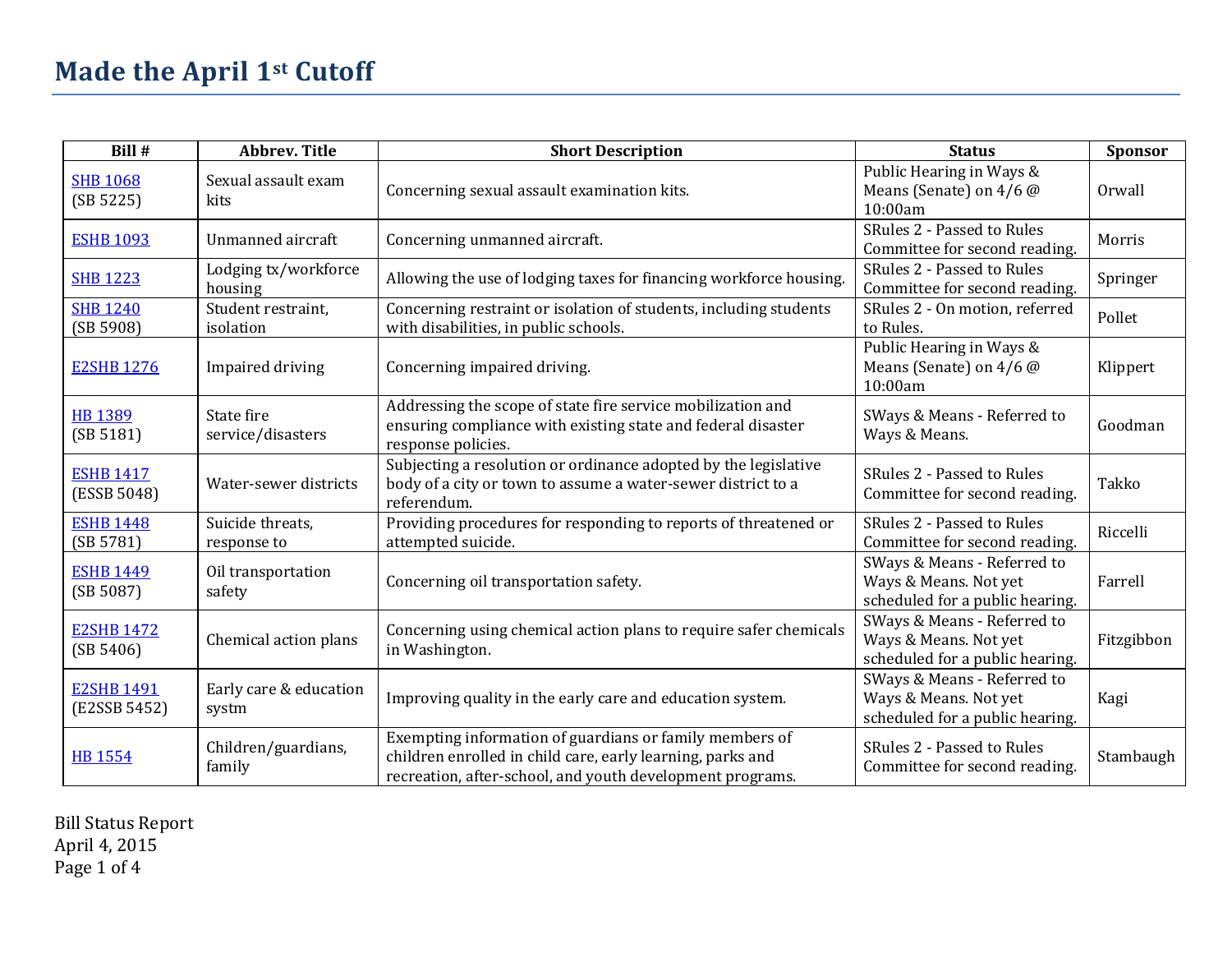| Bill #                          | <b>Abbrev. Title</b>              | <b>Short Description</b>                                                                                                                       | <b>Status</b>                                                                                             | Sponsor    |
|---------------------------------|-----------------------------------|------------------------------------------------------------------------------------------------------------------------------------------------|-----------------------------------------------------------------------------------------------------------|------------|
| <b>SHB 1576</b><br>(SB 5864)    | Annexed areas/sales &<br>use tx   | Concerning sales and use tax for cities to offset municipal service<br>costs to newly annexed areas.                                           | SWays & Means - First reading,<br>referred to Ways & Means. Not<br>yet scheduled for a public<br>hearing. | Fitzgibbon |
| HB 1645<br>(SB 5573)            | E-cigarettes, vapor<br>products   | Concerning youth substance use prevention associated with<br>tobacco and drug delivery e-cigarettes and vapor products.                        | HApprops - Referred to<br>Appropriations. Not yet<br>scheduled for a public hearing.                      | Pollet     |
| <b>ESHB 1713</b>                | Mental hlth, chem<br>dependency   | Integrating the treatment systems for mental health and chemical<br>dependency.                                                                | SWays & Means - Referred to<br>Ways & Means. Not yet<br>scheduled for a public hearing                    | Cody       |
| <b>HB 1720</b>                  | Healthy housing                   | Concerning healthy housing.                                                                                                                    | SRules 2 - Passed to Rules<br>Committee for second reading.                                               | Robinson   |
| <b>2SHB 1735</b><br>(SSB 5740)  | <b>Extended foster care</b>       | Concerning extended foster care services.                                                                                                      | SWays & Means - Referred to<br>Ways & Means. Not yet<br>scheduled for a public hearing                    | Orwall     |
| <b>ESHB 1745</b><br>(SB 5668)   | Voting rights                     | Enacting the Washington voting rights act.                                                                                                     | SRules 2 - Passed to Rules<br>Committee for second reading.                                               | Moscoso    |
| <b>2SHB 1916</b>                | Chem dependncy &<br>mental hlth   | Integrating administrative provisions for chemical dependency<br>and mental health.                                                            | Public Hearing in Ways &<br>Means (Senate) on 4/6 @<br>10:00am                                            | Pollet     |
| <b>ESHB 1980</b><br>(SB 6020)   | Sunshine committee<br>rec's       | Implementing recommendations of the sunshine committee.                                                                                        | SRules 2 - Passed to Rules<br>Committee for second reading.                                               | Springer   |
| <b>EHB 2086</b><br>(SB 5900)    | The<br>homeless/religious<br>orgs | Prohibiting certain limitations on the hosting of the homeless by<br>religious organizations.                                                  | SRules 2 - Passed to Rules<br>Committee for second reading.                                               | McBride    |
| HB 2136                         | Marijuana market<br>reform T.O.   | Relating to comprehensive marijuana market reforms to ensure a<br>well-regulated and taxed marijuana market in Washington state.               | HRules R - Referred to Rules 2<br>Review.                                                                 | Carlyle    |
| <b>SSB 5012</b>                 | Industrial hemp                   | Authorizing the growing of industrial hemp.                                                                                                    | HApprops - Referred to<br>Appropriations. Not yet<br>scheduled for a public hearing.                      | Hatfield   |
| <b>ESSB 5048</b><br>(ESHB 1417) | Water-sewer districts             | Subjecting a resolution or ordinance adopted by the legislative<br>body of a city or town to assume a water-sewer district to a<br>referendum. | HRules R - Referred to Rules 2<br>Review.                                                                 | Chase      |
| 2SSB 5052                       | Cannabis patient<br>protection    | Establishing the cannabis patient protection act.                                                                                              | HRules R - Referred to Rules 2<br>Review.                                                                 | Rivers     |

Bill Status Report April 4, 2015 Page 2 of 4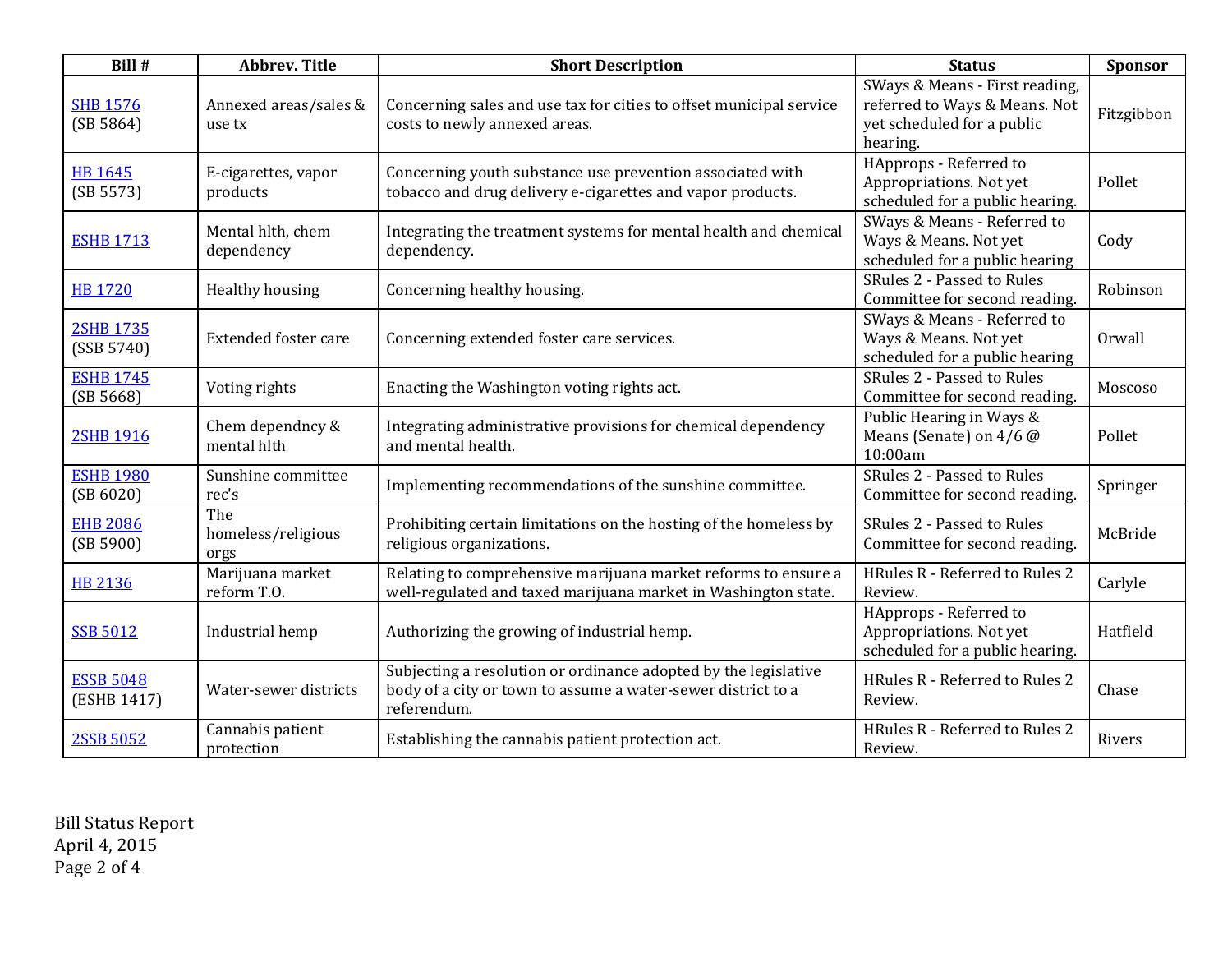| Bill #                            | <b>Abbrev. Title</b>            | <b>Short Description</b>                                                                                                                                                                                                                                                                 | <b>Status</b>                                                                                       | <b>Sponsor</b>  |
|-----------------------------------|---------------------------------|------------------------------------------------------------------------------------------------------------------------------------------------------------------------------------------------------------------------------------------------------------------------------------------|-----------------------------------------------------------------------------------------------------|-----------------|
| <b>E2SSB 5057</b>                 | Hazardous material<br>transport | Concerning the safe transport of hazardous materials.                                                                                                                                                                                                                                    | Public Hearing in<br>Appropriations (House) on<br>4/6 @ 10:00am                                     | Ericksen        |
| <b>SB 5088</b><br>(HB 1182)       | Geological hazard<br>assessment | Concerning a geological hazards assessment.                                                                                                                                                                                                                                              | HRules R - Referred to Rules 2<br>Review.                                                           | Pearson         |
| SB 5094<br>(HB 1352)              | Hydroelectric<br>generation     | Allowing incremental electricity produced as a result of efficiency<br>improvements to hydroelectric generation projects whose energy<br>output is marketed by the Bonneville power administration to<br>qualify as an eligible renewable resource under the energy<br>independence act. | HRules R - Referred to Rules 2<br>Review.                                                           | Brown           |
| SB 5121                           | Marijuana research<br>license   | Establishing a marijuana research license.                                                                                                                                                                                                                                               | Public Hearing in<br>Appropriations (House) on<br>4/6 @ 10:00am                                     | Kohl-<br>Welles |
| <b>E2SSB 5269</b><br>(EHB 1258)   | Detention decision<br>review    | Concerning court review of detention decisions under the<br>involuntary treatment act.                                                                                                                                                                                                   | Public Hearing in<br>Appropriations (House) on<br>4/6 @ 10:00am                                     | O'Ban           |
| <b>ESSB 5343</b><br>(HB 1751)     | Transit<br>construction/parking | Concerning parking impact mitigation from regional transit<br>authority facility construction.                                                                                                                                                                                           | HTrans - First reading,<br>referred to Transportation.<br>Not yet scheduled for a public<br>hearing | Hasegawa        |
| SB 5396                           | Children/guardians,<br>family   | Exempting information of guardians or family members of<br>children enrolled in child care, early learning, parks and<br>recreation, after-school, and youth development programs.                                                                                                       | HRules R - Referred to Rules 2<br>Review.                                                           | Roach           |
| 2SSB 5404<br>(2SHB 1436)          | Homeless youth                  | Concerning homeless youth prevention and protection.                                                                                                                                                                                                                                     | Public Hearing in<br>Appropriations (House) on<br>4/6 @ 10:00am                                     | O'Ban           |
| <b>SSB 5433</b><br>(SHB 1511)     | Tribal history, culture,<br>etc | Requiring Washington's tribal history, culture, and government to<br>be taught in the common schools.                                                                                                                                                                                    | HRules R - Referred to Rules 2<br>Review.                                                           | Litzow          |
| <b>E2SSB 5452</b><br>(E2SHB 1491) | Early care & education<br>systm | Improving quality in the early care and education system.                                                                                                                                                                                                                                | HApprops - Referred to<br>Appropriations. Not yet<br>scheduled for a public hearing                 | Litzow          |
| <b>SSB 5463</b><br>(HB 1107)      | Cultural & heritage<br>programs | Concerning access to and creation of cultural and heritage<br>programs and facilities.                                                                                                                                                                                                   | HRules R - Referred to Rules 2<br>Review.                                                           | Hill            |
| 2SSB 5486<br>(HB 1728)            | Parents for parents<br>program  | Creating the parents for parents program.                                                                                                                                                                                                                                                | Public Hearing in<br>Appropriations (House) on<br>4/6 @ 10:00am                                     | Frockt          |

Bill Status Report April 4, 2015 Page 3 of 4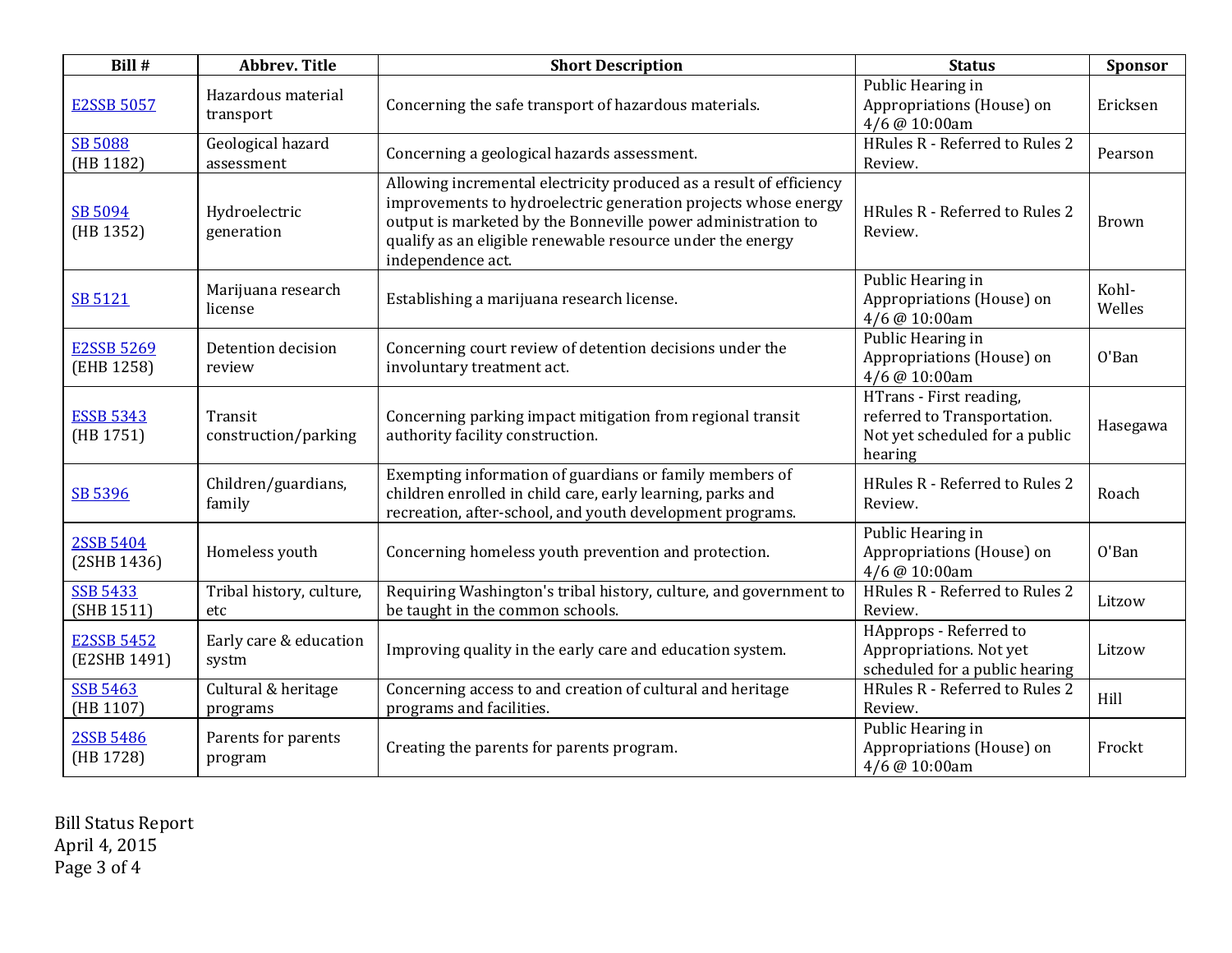| Bill #                          | <b>Abbrev. Title</b>           | <b>Short Description</b>                                                                                                                                    | <b>Status</b>                                                                                                                                                                                         | Sponsor         |
|---------------------------------|--------------------------------|-------------------------------------------------------------------------------------------------------------------------------------------------------------|-------------------------------------------------------------------------------------------------------------------------------------------------------------------------------------------------------|-----------------|
| <b>ESSB 5550</b>                | Commercial trans.<br>providers | Regulating providers of commercial transportation services.                                                                                                 | HRules R - Referred to Rules 2<br>Review.                                                                                                                                                             | Habib           |
| <b>SSB 5715</b>                 | Initiatives, fiscal<br>impact  | Including the contents of fiscal impact statements in the ballot<br>title for certain initiative measures.                                                  | HRules R - Referred to Rules 2<br>Review.                                                                                                                                                             | Fain            |
| <b>SSB 5740</b><br>(2SHB 1735)  | <b>Extended foster care</b>    | Concerning extended foster care services.                                                                                                                   | Public Hearing in<br>Appropriations (House) on<br>4/6 @ 10:00am                                                                                                                                       | Fain            |
| <b>SSB 5795</b><br>(HB 1911)    | Water or sewer<br>facilities   | Authorizing municipalities to create assessment reimbursement<br>areas for the construction or improvement of water or sewer<br>facilities.                 | HRules R - Referred to Rules 2<br>Review.                                                                                                                                                             | Roach           |
| <b>SSB 5889</b><br>(E2SHB 2060) | Competency eval.<br>timeliness | Concerning timeliness of competency evaluation and restoration<br>services.                                                                                 | C 5 L 15 - Effective date<br>7/26/2015.                                                                                                                                                               | O'Ban           |
| <b>ESSB 5899</b><br>(HB 1922)   | Small loans                    | Addressing small loans and small consumer installment loans.                                                                                                | Public Hearing in General<br>Government & Information<br>Technology (House) on 4/6 @<br>8:00am<br><b>Exec Session in General</b><br>Government & Information<br>Technology (House) on 4/6 @<br>8:00am | Liias           |
| <b>ESSB 5987</b>                | Transportation<br>revenue      | Concerning transportation revenue.                                                                                                                          | Mar 26 Public hearing in the<br>House Committee on<br>Transportation                                                                                                                                  | King            |
| <b>ESSB 5988</b>                | Additive trans funding         | Concerning additive transportation funding and appropriations.                                                                                              | Mar 26 Public hearing in the<br>House Committee on<br>Transportation                                                                                                                                  | King            |
| SB 6027                         | WA motion picture<br>industry  | Increasing Washington state's motion picture and film industry<br>viability by increasing the tax credit available to certain motion<br>picture activities. | Mar 25 Public hearing in the<br>Senate Committee on Ways &<br>Means                                                                                                                                   | Kohl-<br>Welles |

Bill Status Report April 4, 2015 Page 4 of 4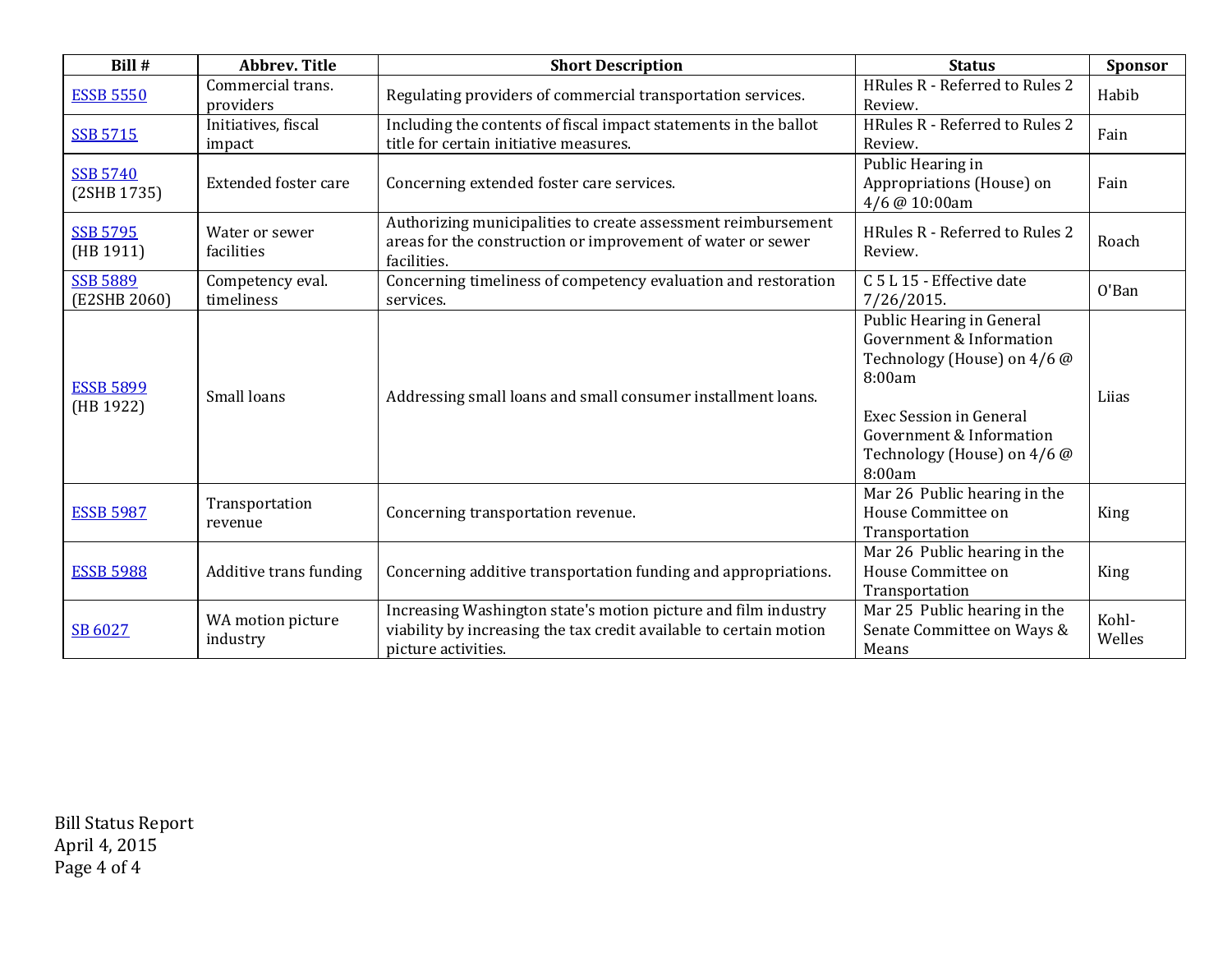### **DID NOT MAKE THE CUTOFF**

| Bill #                          | <b>Abbrev. Title</b>            | <b>Short Description</b>                                                                                           | <b>Status</b>                                                                                   | Sponsor     |
|---------------------------------|---------------------------------|--------------------------------------------------------------------------------------------------------------------|-------------------------------------------------------------------------------------------------|-------------|
| <b>E2SHB 1174</b><br>(SB 5684)  | Flame retardants                | Concerning flame<br>retardants.                                                                                    | Mar 17 Public hearing in the Senate Committee on<br>Energy and Environment & Telecommunications | Van De Wege |
| <b>SHB 1238</b>                 | Affordable tuition<br>planning  | Concerning affordable<br>tuition planning.                                                                         | Mar 17 Public hearing in the Senate Committee on<br><b>Higher Education</b>                     | Pollet      |
| <b>SHB 1257</b><br>(SB 5123)    | Tenant screening<br>reports     | Concerning tenant<br>screening.                                                                                    | Mar 9 First reading, referred to Financial Institutions<br>& Insurance                          | Walkinshaw  |
| <b>EHB 1258</b><br>(E2SSB 5269) | Detention decision<br>review    | Concerning court review of<br>detention decisions under<br>the involuntary treatment<br>act.                       | Mar 23 Public hearing in the Senate Committee on<br>Human Services and Mental Health & Housing  | Walkinshaw  |
| <b>SHB 1295</b><br>(SB 5437)    | Breakfast after the<br>bell     | Concerning breakfast after<br>the bell programs.                                                                   | Mar 16 Public hearing in the Senate Committee on<br>Early Learning & K-12 Education             | Hudgins     |
| <b>HB 1355</b><br>(SB 5285)     | Minimum hourly<br>wage increase | Increasing the minimum<br>hourly wage to twelve<br>dollars over four years.                                        | Mar 30 Public hearing in the Senate Committee on<br>Commerce & Labor                            | Farrell     |
| <b>HB 1356</b><br>(SB 5306)     | Sick & safe<br>employment leave | Establishing minimum<br>standards for sick and safe<br>leave from employment.                                      | Mar 30 Public hearing in the Senate Committee on<br>Commerce & Labor                            | Jinkins     |
| 2SHB 1436<br>(2SSB 5404)        | Homeless youth                  | Concerning homeless<br>youth prevention and<br>protection.                                                         | Mar 24 Public hearing in the Senate Committee on<br>Human Services and Mental Health & Housing  | Kagi        |
| <b>SHB 1511</b><br>(SSB 5433)   | Tribal history,<br>culture, etc | <b>Requiring Washington's</b><br>tribal history, culture, and<br>government to be taught<br>in the common schools. | Mar 17 Public hearing in the Senate Committee on<br>Early Learning & K-12 Education             | Ortiz-Self  |
| <b>ESHB 1553</b>                | Opportunity<br>restoration      | Encouraging certificates of<br>restoration of opportunity.                                                         | Mar 19 Public hearing in the Senate Committee on<br>Law & Justice                               | Walkinshaw  |
| <b>ESHB 1571</b><br>(SB 5926)   | Paint stewardship               | Concerning paint<br>stewardship.                                                                                   | Mar 17 Public hearing in the Senate Committee on<br>Energy and Environment & Telecommunications | Peterson    |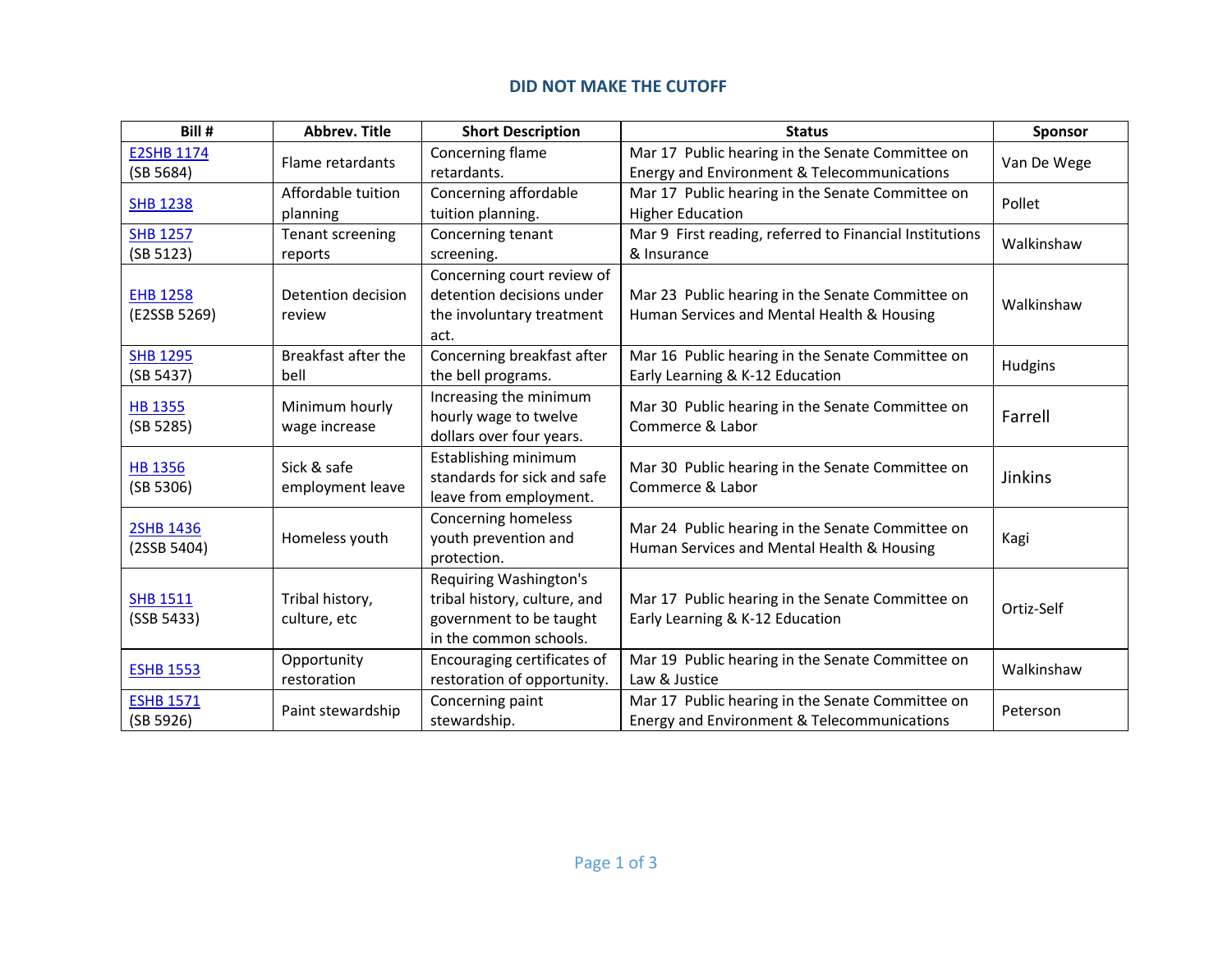### **DID NOT MAKE THE CUTOFF**

| Bill #                          | <b>Abbrev. Title</b>            | <b>Short Description</b>                                                                                                                              | <b>Status</b>                                                                                    | Sponsor    |
|---------------------------------|---------------------------------|-------------------------------------------------------------------------------------------------------------------------------------------------------|--------------------------------------------------------------------------------------------------|------------|
| <b>ESHB 1646</b><br>(SB 5630)   | Equal pay and<br>opportunities  | Enacting the equal pay<br>opportunity act by<br>amending and enhancing<br>enforcement of the equal<br>pay act and protecting<br>worker communications | Mar 30 Public hearing in the Senate Committee on<br>Commerce & Labor                             | Senn       |
| <b>HB 1647</b><br>(SB 5574)     | Reproductive<br>health care     | Concerning health plan<br>coverage of reproductive<br>health care.                                                                                    | SHealth Care - First reading, referred to Health Care.<br>Not yet scheduled for a public hearing | Cody       |
| <b>SHB 1783</b><br>(SB 5675)    | Dual language<br>instruction    | Expanding dual language<br>and bilingual instruction<br>for early learners through<br>secondary students.                                             | Mar 17 Public hearing in the Senate Committee on<br>Early Learning & K-12 Education              | Ortiz-Self |
| <b>HB 1821</b><br>(SB 5710)     | For hire, limo,<br>taxi/ind ins | Addressing industrial<br>insurance requirements<br>and options for owners<br>and lessees of for hire<br>vehicles, limousines, and<br>taxicabs.        | SCommerce and L - First reading, referred to<br>Commerce & Labor.                                | Sullivan   |
| <b>E2SHB 2060</b><br>(SSB 5889) | Competency eval,<br>restoration | Concerning competency<br>evaluation and restoration<br>services.                                                                                      | Mar 23 Public hearing in the Senate Committee on<br>Human Services and Mental Health & Housing.  | Jinkins    |
| HB 2194                         | Cancer research<br>and care     | Creating a funding stream<br>and program for cancer<br>research, prevention, and<br>care.                                                             | Apr 1 Public hearing in the House Committee on<br>Technology & Economic Development              | Hunter     |
| <b>HB 2196</b><br>(SB 6083)     | Marijuana plants                | Authorizing the growing of<br>up to six marijuana plants<br>per domicile.                                                                             | HCommerce & Gam - First reading, referred to<br>Commerce & Gaming.                               | Blake      |